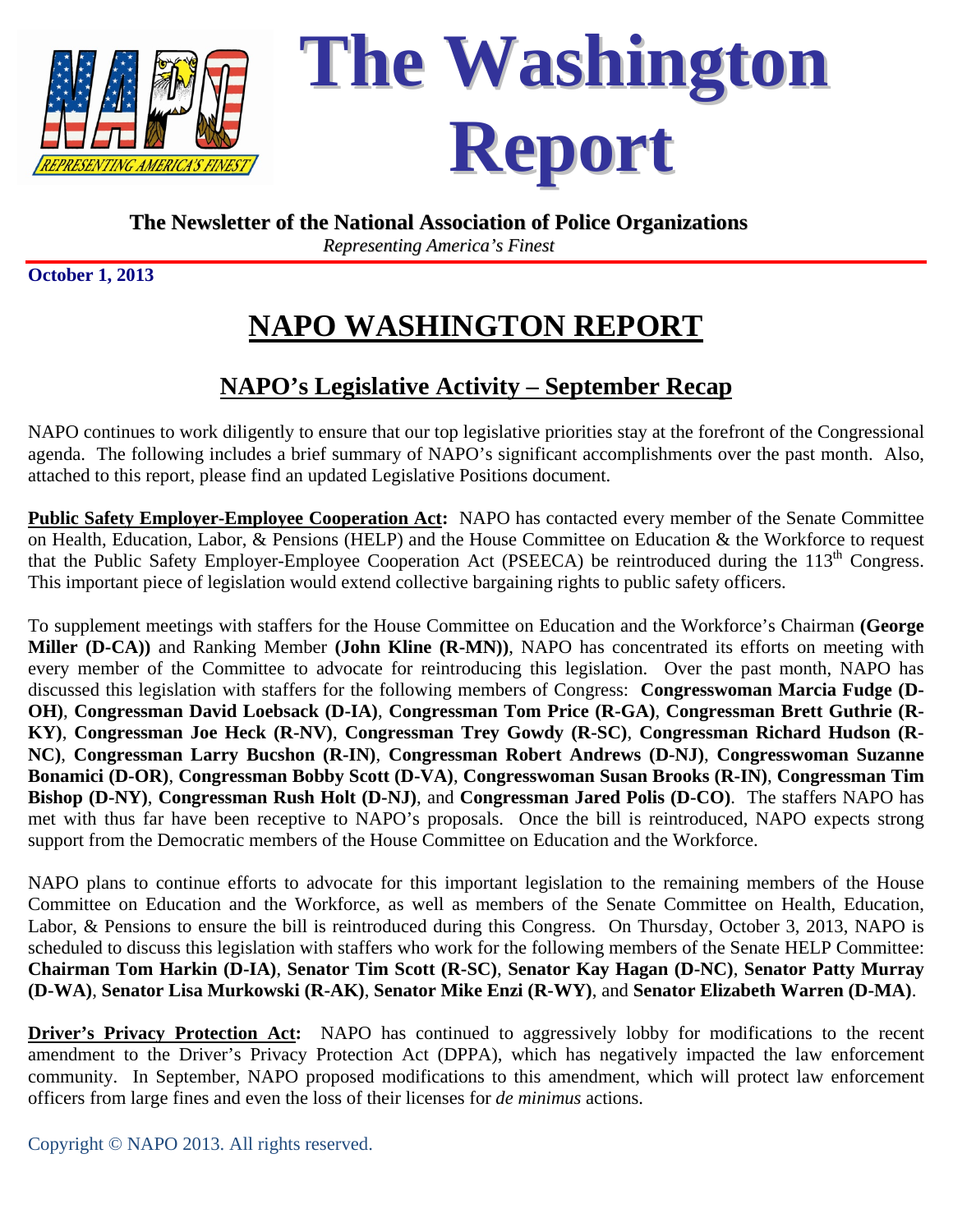NAPO has concentrated efforts on the Florida delegation, as we have been working closely with the Palm Beach County Police Benevolent Association on this issue. In September, NAPO discussed this issue with staffers for the following members of Congress: **Senator Marco Rubio (R-FL)**, **Congressman Dennis Ross (R-FL)**, **Congresswoman Ileana Ros-Lehtinen (R-FL)**, **Congressman Patrick Murphy (D-FL)**, **Congressman Daniel Webster (R-FL)**, **Congresswoman Debbie Wasserman Schultz (D-FL)**, **Congressman Richard Nugent (R-FL)**, **Congressman Bill Posey (R-FL)**, **Congressman Bill Young (R-FL)**, and **Congressman Ted Deutch (D-FL)**. Each of the staffers was receptive to NAPO's proposals and sympathetic to concerns voiced by the law enforcement community. NAPO plans to follow-up with the staffers in the coming weeks to gain traction on our proposals.

**National Blue Alert Act of 2013: NAPO's advocacy efforts led to the National Blue Alert Act of 2013 being passed by the Senate Judiciary Committee with strong bipartisan support.** (When the Senate Judiciary Committee held a mark-up on the bill, Chairman Patrick Leahy (D-VT) mentioned NAPO as a strong supporter of the legislation). This bill would create a nationwide alert system to apprehend violent criminals who have injured or killed police officers.

Over the past two months, NAPO has met with senior staffers for every Republican member of the Senate Judiciary Committee, maintained close communication with the bill's sponsor's staff, Senator Cardin, and written letters of support for the legislation. NAPO will continue to aggressively lobby for the passage of this legislation as it is considered by the full Senate. This bill reaffirms NAPO's commitment to ensuring the safety of our law enforcement men and women and the communities they serve to protect every day.

**Justice and Mental Health Collaboration Act:** NAPO continues to be a key participant in the Justice and Mental Health Collaboration Act (JMHCA) Working Group, which is used to discuss ways forward to pass this important legislation. Additionally, NAPO joined fellow stakeholders in a meeting with a senior staff member for Senator Saxby Chambliss (R-GA) to request the Senator co-sponsor the legislation.

NAPO has also contacted senior staff members for key Republican Senators (**Senator Lisa Murkowski (R-AK)**, **Senator Johnny Isakson (R-GA)**, **Senator John McCain (R-AZ)**, **Senator Deb Fischer (R-NE)**, **Senator Jeffrey Chiesa (R-NJ)**, **Senator John Boozman (R-AR)**, **Senator Bob Corker (R-TN)**, **Senator Lamar Alexander (R-TN)**, **Senator Mark Kirk (R-IL)**, **Senator John Thune (R-SD)**, **Senator John Barrasso (R-WY)**, and **Senator Tim Scott (R-SC)**), to request they co-sponsor the legislation.

This important piece of legislation will support efforts to help criminal justice and mental health agencies work collaboratively towards better outcomes. NAPO will continue to support all efforts necessary to ensure the passage of this bill, which will assist law enforcement agencies across the United States in their responsibilities in assisting those, and dealing with citizens with mental health issues.

**Postal Reform Legislation:** NAPO has worked with other stakeholders on efforts to remove the Workers' Compensation Reform Act from the Senate's current version of Postal Reform legislation. NAPO has also contacted the Senate Homeland Security and Governmental Affairs Committee Chairman (**Tom Carper (D-DE)**) and Ranking Member (**Tom Coburn (R-OK)**) to request the Workers' Compensation Reform Act be removed from Postal Reform legislation.

NAPO is concerned that the provisions of the Workers' Compensation Reform Act would cut benefits for federal workers injured on the job once they reach retirement age. Additionally, this text would negatively impact state and local law enforcement officers that are covered by federal workers' compensation benefits. NAPO will continue to engage staffers to stress that Postal Reform legislation is not the appropriate vehicle for the Workers' Compensation Reform Act.

NAPO has also contacted every member of the Senate Homeland Security and Governmental Affairs Committee to request the Committee consider language modifications to Title 18, United States Code, Section 3061 that will

Copyright © NAPO 2013. All rights reserved.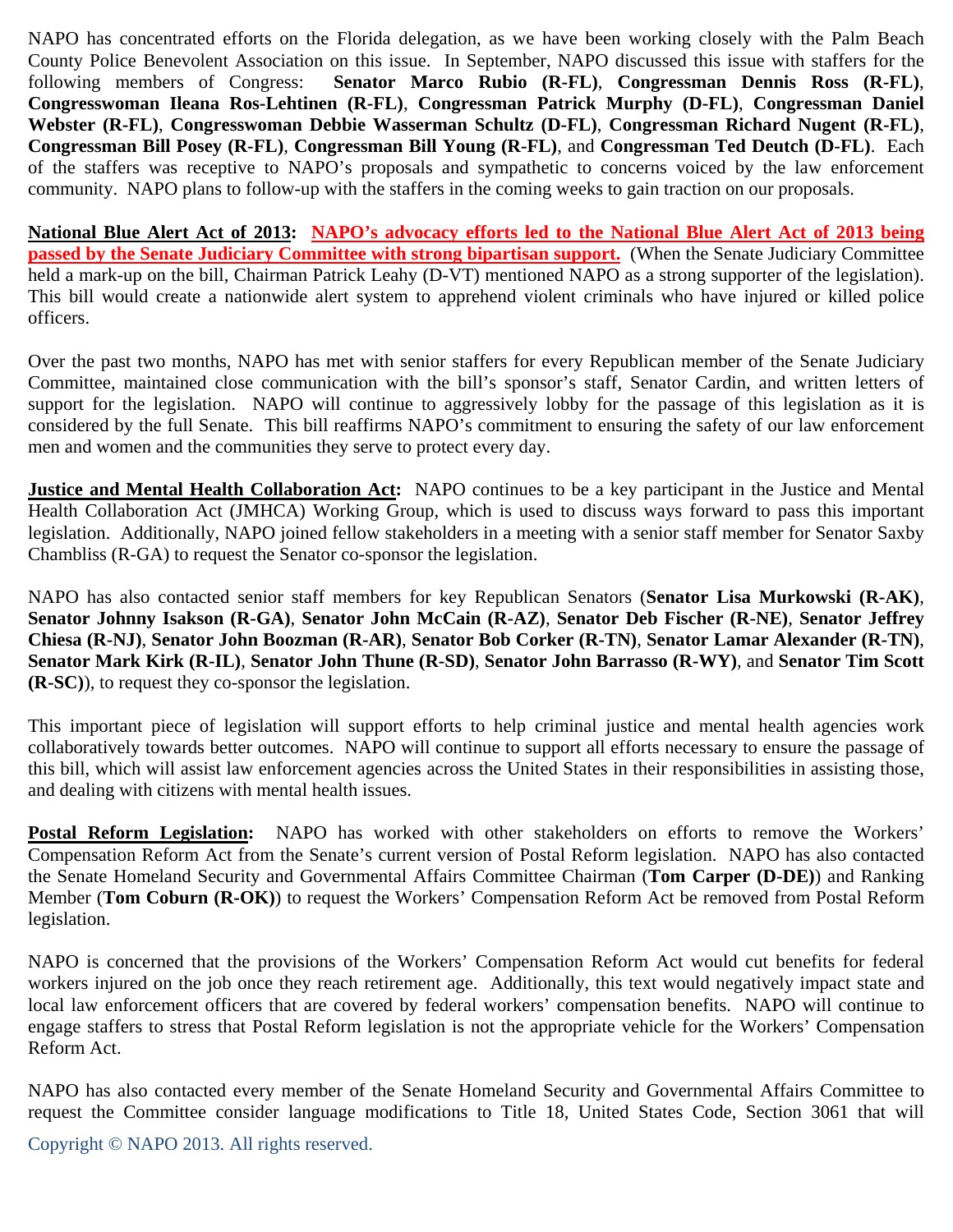positively impact NAPO's member group, the Postal Police Officers Association (PPOA). NAPO has maintained close contact with staffers for the Committee's leadership, **Chairman Tom Carper (D-DE)** and **Ranking Member Tom Coburn (R-OK),** and has continued to engage with Committee staffers as Postal Reform legislation is considered by the Senate. On September 30, 2013, NAPO accompanied the PPOA to meetings with the following members of the Committee to request NAPO's proposals be considered as Postal Reform moves forward: **Senator Kelly Ayotte (R-NH)**, **Senator Mark Pryor (D-AR)**, **Senator Jon Tester (D-MT)**, **Senator Claire McCaskill (D-MO)**, and **Senator Rand Paul (R-KY)**. NAPO will continue to advocate for modifications to Title 18, United States Code, Section 3061 as the Senate moves forward with Postal Reform.

**Justice for All Reauthorization Act of 2013:** NAPO has formally endorsed the Justice for All Reauthorization Act of 2013. The Justice for All Reauthorization Act of 2013 improves and ensures public confidence in the criminal justice system. This legislation reauthorizes the bipartisan Justice for All Act of 2004, which increased resources devoted to DNA and other forensic technology, established safeguards to prevent wrongful convictions, and enhanced protections for crime victims. The Justice for All Act of 2013 reauthorizes and improves the programs created by this historic bill.

**NAPO's Executive Director Attends Vice President's Reception to Mark the Anniversary of the Violence Against Women Act:** On September 12, 2013, NAPO's Executive Director attended a reception at Vice President Biden's home to commemorate the 19<sup>th</sup> anniversary of the Violence Against Women Act (VAWA), which was first signed into law in 1994. Johnson joined approximately 140 guests at the reception, including senior Administration officials, members of Congress, and private sector partners, as well as leaders of the major national women's, domestic violence, Tribes, and sexual assault advocacy organizations.

NAPO was honored to be a part of the event, and will continue to support Vice President Biden's efforts to bring awareness to violence against women, and hold perpetrators accountable.

**Executive Director Meets with Attorney General Holder:** On September 9, 2013, NAPO's Executive Director represented NAPO in a meeting with Attorney General Eric Holder in Mr. Holder's office in the Department of Justice (DOJ). Besides NAPO, only the national office of the FOP was there to represent any rank and file interests. The other participants were all chiefs, sheriffs, district attorneys or their representatives (IACP, MCC, MCS, NSA, NDAA, etc.). Also present were Tony West, the Associate Attorney General, James Cole, the Deputy Attorney General, and Michelle Leonhart, Administrator of the DEA. The subject of the meeting was the Attorney General's recent announcement of a change in U.S. DOJ policy concerning the prosecution of marijuana cases in states which have legalized or decriminalized marijuana possession/use, such as Colorado and Washington State. Some advocates had objected that the DOJ was in effect refusing to enforce valid federal law in those states. Possession/use of marijuana in those states is still illegal under federal law. Others argued that the DOJ position would only encourage additional states to legalize marijuana in some form.

Mr. Holder emphasized that in his view, nothing had fundamentally changed in the way the DOJ would handle these cases. Rather, he explained that in view of federal sequestration and the financial constraints DOJ has to operate under, they have taken a hard look at which cases receive priority. In this view, minor possession cases and small amount cases will be left to state or local authorities to prosecute. Major cases which involve violence, firearms, threats of violence, or harm to children will continue to receive high priority from the DOJ and will continue to be aggressively prosecuted by the Department. As part of this overall strategy, Mr. Holder indicated the DOJ will be monitoring the results of the DOJ policy going forward, and also suggested that meetings such as this should be convened every quarter going forward.

**NAPO will continue to lobby members of Congress to advocate for our legislative priorities. We will provide our members with regular status updates on developing issues. (NAPO's Legislative Priorities booklet is available at: http://www.napo.org/legislative-update/LegislativePriorities2013\_2015.pdf).**